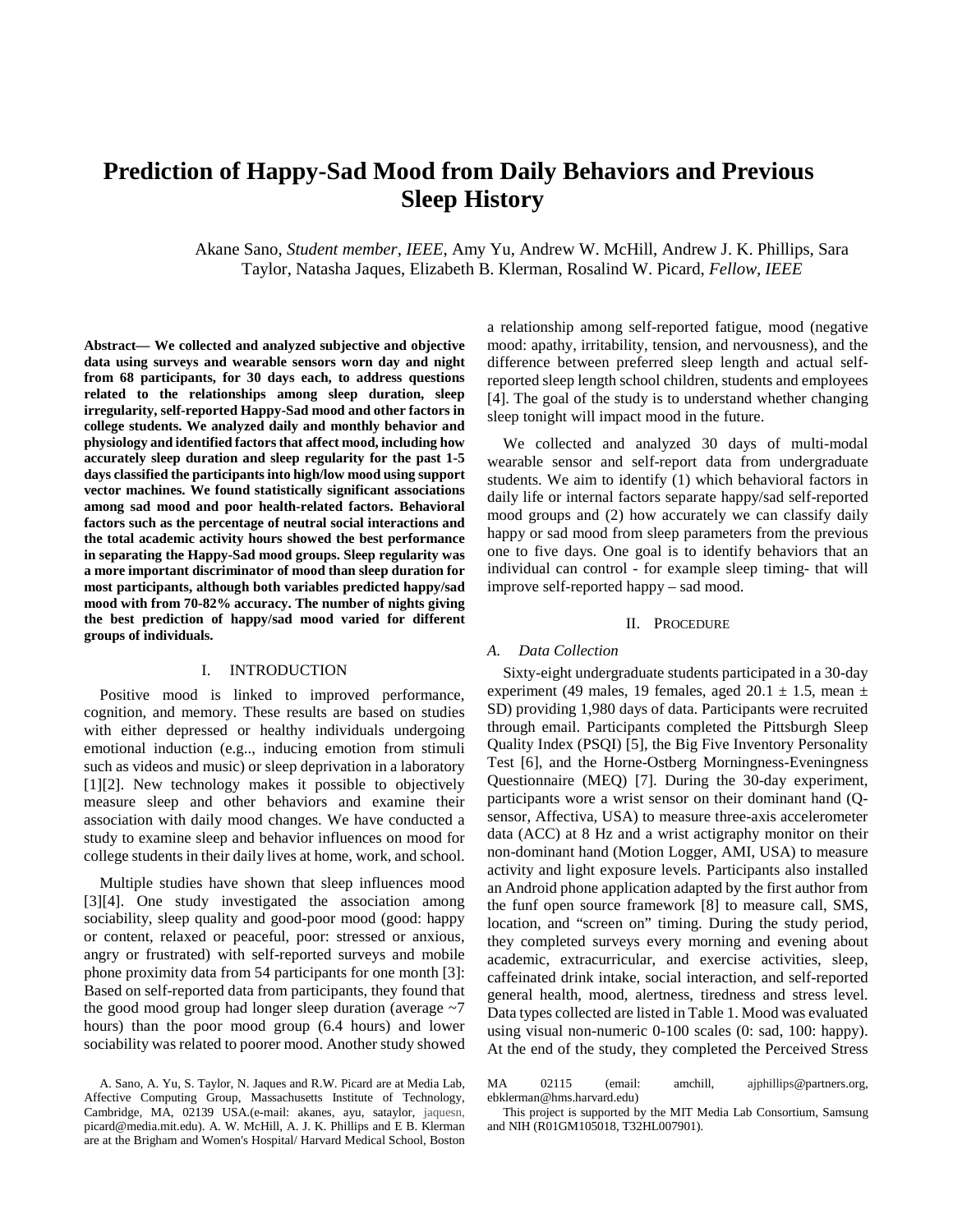Scale (PSS) [9], the SF-12 Physical and Mental Health Composite Scale (PCS and MCS) [10] and, State-Trait Anxiety Index [11]. Grade point average (GPA) was reported by the participants at the end of the semester in which the experiment occurred. Email usage during the experiment (to, from, cc and timestamps) was collected through the MIT website *Immersion* at the end of the study. In addition, based on their call, short message service (SMS) and email usage during the experiment, participants were asked to characterize the interactions with their frequent contacts. The Massachusetts Institute of Technology Committee On the Use of Humans as Experimental Subjects approved this study and all participants gave informed consent.

We collected 3-axis acceleration data from wrist-worn devices to estimate activity patterns (percentages of sitting, walking and running; details are described in the analysis section) as exercise has been shown to enhance mood [12]. Sleep/wake onsets were determined by a combination of wrist actigraphy and sleep diaries. We computed sleep regularity as a value of 0 - 1 using cross correlation of sleep wake episodes, because sleep researchers have suggested the importance of sleep regularity [13] in addition to sleep duration.

We collected phone and email usage as an estimate of participants' social interaction, social factors are believed to be involved in both mood and sleep [3, 15]. The timing of mobile phone calls, SMS, emails and "screen on" provide an estimate of how often participants interact with their phone during the day and the night, while the number of calls, SMS and emails and the number of people they interact with helps quantify social interaction. In addition, lighting from the interaction with mobile phones or emailing late at night could disturb the biological circadian clock and increase alertness, both of which can influence mood [16].

## III. ANALYSIS

## *A. Feature Extraction*

We extracted features from the collected data (Table 1). For ACC, we computed the mean activity level based on the root square values of the 3-axis accelerometer. For ACC data in wakefulness, we separated the data into sit, walk and run episodes based on thresholds we computed with another set of ACC data from 48 people who did sitting, walking and running with the same sensor on their non-dominant wrist.

# *B. Clustering participants based on Mood vs Mood Variation*

For mood, we computed mean and coefficient of variance  $(CV = mean/SD)$  of daily morning and evening mood. The average morning and evening mood ratings over the month for each person and their CV's were used with k-nearest neighbor clustering to define three types of participants (Figure 2). For the two extreme clusters (happy mood and low CV group and sad mood and high CV group), we applied an

unpaired t- test to compare their behaviors and traits from surveys and ambulatory monitoring. Next, in order to understand which behavioral features work best in classifying happy and sad mood groups, we focused on only behavioral features (bold items in Table 2) and applied sequential forward feature selection to find the best combinations of 1-5 features and SVM (linear) classifiers.

| TABLE I. | <b>COMPUTED FEATURES</b> |  |
|----------|--------------------------|--|
|----------|--------------------------|--|

|                                           | <b>Surveys</b>                                                                                                                                                                                                                                                                                                                                                                                                                                                                                                                |
|-------------------------------------------|-------------------------------------------------------------------------------------------------------------------------------------------------------------------------------------------------------------------------------------------------------------------------------------------------------------------------------------------------------------------------------------------------------------------------------------------------------------------------------------------------------------------------------|
| Sleep                                     | PSQI score, MEQ, sleep time, wake time, sleep<br>latency, sleep regularity, how they wake up (alarm<br>or spontaneously), # of awakenings, duration of<br>awakenings, # of naps, duration of naps                                                                                                                                                                                                                                                                                                                             |
| <b>Stress</b>                             | Perceived Stress Scale (PSS)                                                                                                                                                                                                                                                                                                                                                                                                                                                                                                  |
| Anxiety                                   | <b>State and Trait Anxiety Score</b>                                                                                                                                                                                                                                                                                                                                                                                                                                                                                          |
| Personality                               | (Openness,<br>Five<br>Test<br>Conscientiousness,<br>Big                                                                                                                                                                                                                                                                                                                                                                                                                                                                       |
| Traits                                    | Extraversion, Agreeableness, Neuroticism)                                                                                                                                                                                                                                                                                                                                                                                                                                                                                     |
| Physical<br>and                           | Physical and mental health composite scores (PCS and                                                                                                                                                                                                                                                                                                                                                                                                                                                                          |
| Mental Health                             | MCS) from SF-12                                                                                                                                                                                                                                                                                                                                                                                                                                                                                                               |
| Academic                                  | Grade point average (GPA)                                                                                                                                                                                                                                                                                                                                                                                                                                                                                                     |
| Performance                               |                                                                                                                                                                                                                                                                                                                                                                                                                                                                                                                               |
| Daily Diary                               | Alertness, happiness, sluggishness, healthiness and<br>calmness when wake up and before sleep (0-100<br>scales)                                                                                                                                                                                                                                                                                                                                                                                                               |
| Social<br>Interactions                    | Social interactions before sleep (with person in<br>person or through electronic devices), frequency of<br>memorable positive and negative and very negative<br>social interactions, and social interactions in the<br>past one month (# of the top 20 people to interact<br>through face to face, email, SMS and phone, total #<br>of people with positive, neutral and negative<br>interactions, # of family members, friends, work-<br>related colleagues each participant interacted<br>frequently in the past one month) |
| <b>Activities</b>                         | Total<br>hours<br>academic.<br>exercise.<br>of<br>and                                                                                                                                                                                                                                                                                                                                                                                                                                                                         |
|                                           | extracurricular activities, # of cups of caffetinated<br>drinks                                                                                                                                                                                                                                                                                                                                                                                                                                                               |
|                                           | Monitoring using phones or wearable sensors                                                                                                                                                                                                                                                                                                                                                                                                                                                                                   |
| Email                                     | Total # of sent emails, mean and SD of # of daily                                                                                                                                                                                                                                                                                                                                                                                                                                                                             |
| (10 features)                             | received/sent emails, # of people to send emails,<br>mean and SD of timestamps of received and sent<br>emails                                                                                                                                                                                                                                                                                                                                                                                                                 |
| Phone<br>(CALL)<br>(3 features)           | Time of each call, duration for each call, total # of<br>people called                                                                                                                                                                                                                                                                                                                                                                                                                                                        |
| Phone (SMS)<br>(3 features)               | Time of each SMS message, total # of SMS<br>messages, total # of people SMS messaged                                                                                                                                                                                                                                                                                                                                                                                                                                          |
| Phone (Screen                             | Time of each screen on/off, total # of screen on/off,                                                                                                                                                                                                                                                                                                                                                                                                                                                                         |
| on/off)                                   | total duration % of screen on between 0-3am, 3-                                                                                                                                                                                                                                                                                                                                                                                                                                                                               |
| (10 features)                             | 6am, 6-9am, 9am-12pm, 12-3pm, 3-6pm, 6-9pm and                                                                                                                                                                                                                                                                                                                                                                                                                                                                                |
|                                           | 9pm-0am                                                                                                                                                                                                                                                                                                                                                                                                                                                                                                                       |
| Phone (MOB:                               | Total distance per day and standard deviation of                                                                                                                                                                                                                                                                                                                                                                                                                                                                              |
| mobility)                                 | the distance                                                                                                                                                                                                                                                                                                                                                                                                                                                                                                                  |
| (2 features)                              |                                                                                                                                                                                                                                                                                                                                                                                                                                                                                                                               |
| Wearable<br>sensor (ACC)<br>(19 features) | Mean % of sit, walk and run activities per day,<br>mean, median and SD of RMS values for day time,<br>sit, walk, run and entire sleep and mean objective<br>sleep quality from actigraphy                                                                                                                                                                                                                                                                                                                                     |

For each classification, we examined the accuracy using 10 fold cross validation: we trained the model with 90% of the data, tested with the remaining 10% and repeated this procedure 10 times.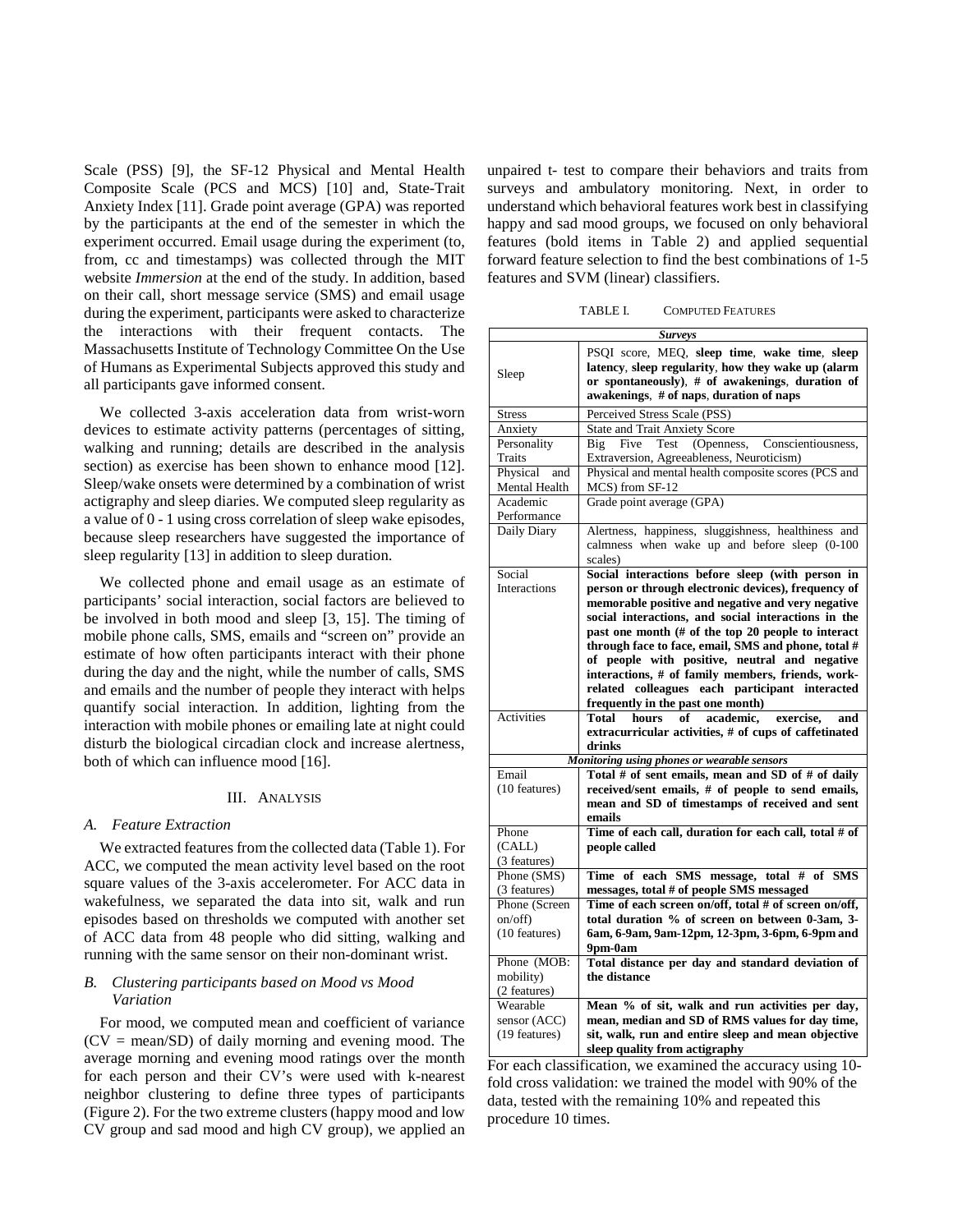## *C. Daily mood prediction using sleep parameters*

We classified happy vs sad daily morning mood within each participant using the previous 1-5 nights of sleep duration, and the previous 2-5 nights of sleep regularity. Within each participant, we defined the top and the bottom 20% of their morning mood distribution as happy or sad mood. As in the previous classification, we examined the accuracy using 10-fold cross validation.



Figure 1. Distribution of mood scores in morning and evning surveys



Figure 2. Average of mood vs coefficient variance (Morning and Evening). Different colors indicate different clusters from k-nearest neighbor clustering

#### IV. RESULTS

#### *A. Mood distribution and clusters*

Morning and evening mood distributions are similar (Figure 1): Morning mood mean: 64.7, median: 65, SD: 19.9; Evening mood mean: 64.1, median: 66, SD: 21.0. A Kolmogorov-Smirnov test showed that there was no statistically significant difference between these two distributions. Mood vs CV plots in the morning and evening and three clusters (Figure 2, red, black and blue). The happy mood group (red) has a lower CV than the sad mood group (blue) both in the morning and evening.

# *B. Daily behavior and trait difference in happy mood & low CV vs sad mood & high CV groups*

Table 2 shows that we found statistically significant differences in features between the happy and sad mood groups. The sad mood group showed a higher PSQI score (poor sleep quality), higher anxiety state and trait scores, higher stress scale, higher morning and evening sleepiness,

sluggishness, sickness and stress level, longer academic hours, lower conscientiousness, extraversion and agreeableness, higher neuroticism and lower MCS score. From ambulatory monitoring, we found that the sad mood group had a later mean SMS timestamp, more frequent total neutral social contact, and more frequent face to face neutral social contacts. We did not find any significant differences in exercise and GPA. Furthermore, there was no significant difference in mood between the high/low GPA groups – top and bottom 20%. Among behavioral factors, three measures – daily total hours of academic activities (including classes, e-classes, sections, seminars, labs, study groups), total positive contacts and neutral face to face interactions – showed  $91 \pm 0.1\%$  accuracy in discriminating these two groups.

TABLE II. CHARACTERISTICS IN THE SAD MOOD GROUP

| <b>Statistically significant features</b> |                                             |                 |
|-------------------------------------------|---------------------------------------------|-----------------|
| Sleep                                     | High PSQI score                             | $<$ 0 05        |
| <b>Stress</b>                             | High PSS score                              | < 0.01          |
| Anxiety                                   | <b>High State Anxiety score</b>             | < 0.01          |
|                                           | <b>High Trait Anxiety score</b>             | < 0.01          |
| Personality traits                        | Low Conscientiousness                       | < 0.01          |
|                                           | Low Exterversion                            | < 0.01          |
|                                           | Low Agreeableness                           | < 0.01          |
|                                           | <b>High Neuroticism</b>                     | < 0.01          |
| Physical and mental<br>health             | Low MCS                                     | $\epsilon$ 0.01 |
| Daily diary                               | <b>High Morning sleepiness</b>              | < 0.01          |
|                                           | <b>High Morning sluggishness</b>            | < 0.01          |
|                                           | <b>High Morning sichness</b>                | < 0.01          |
|                                           | High Morning stress level                   | < 0.01          |
|                                           | <b>High Evening sleepiness</b>              | < 0.01          |
|                                           | High Evening sluggishness                   | < 0.01          |
|                                           | High Evening sickness                       | < 0.01          |
|                                           | High Evening stress level                   | < 0.01          |
| Social interactions                       | Large # of total neutral contacts           | < 0.05          |
|                                           | Large # of face to face neutral<br>contacts | ${}_{< 0.05}$   |
| <b>Activities</b>                         | Long academic hours                         | < 0.05          |
| <b>SMS</b>                                | Late timestamp                              | < 0.05          |

TABLE III. SLEEP PARAMETERS AND DAILY MOOD CLASSIFICATION

| Parameters                           | Mean Best | # of         |
|--------------------------------------|-----------|--------------|
|                                      | Accuracy  | participants |
| Sleep duration (previous night)      | 0.71      |              |
| Sleep duration (previous 2 nights)   | 0.75      | 6            |
| Sleep duration (previous 3 nights)   | 0.82      | 3            |
| Sleep duration (previous 4 nights)   | 0.73      | 5            |
| Sleep duration (previous 5 nights)   | 0.79      | 8            |
| Sleep regularity (previous 2 nights) | 0.70      | 9            |
| Sleep regularity (previous 3 nights) | 0.73      | 5            |
| Sleep regularity (previous 4 nights) | 0.73      | 11           |
| Sleep regularity (previous 5 nights) | 0.72      | 14           |

## *C. Daily mood classification using sleep parameters*

We compared accuracies in classifying individual daily happy or sad mood using the previous 1-5 nights of sleep duration and sleep regularity. Individuals showed their best accuracy over a range of different parameters. We summarize the mean best accuracies and the number of participants who